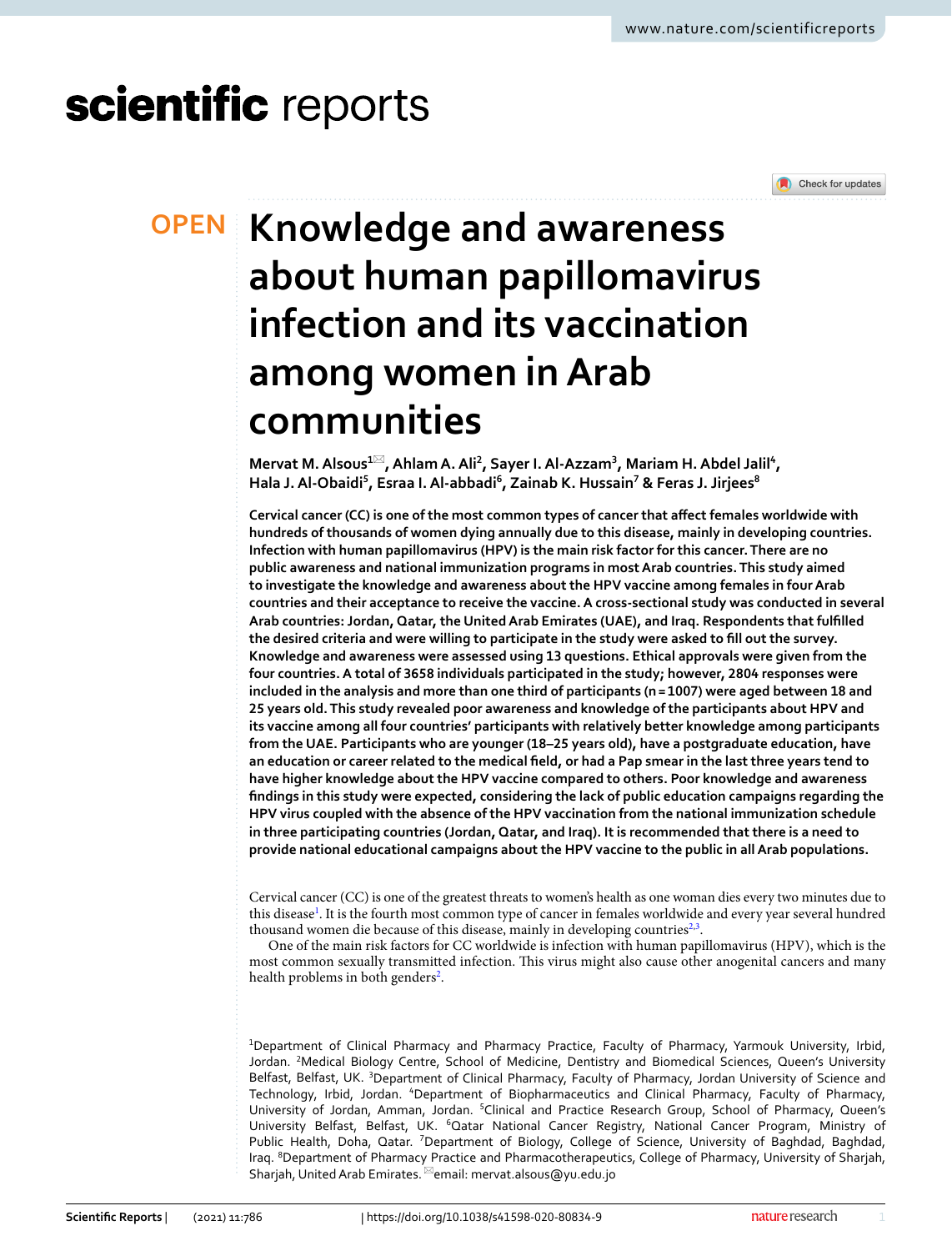In 2006, the first vaccine against HPV was approved by the Food and Drug Administration (FDA) of the United States of America for the primary prevention of CC. Then, two more prophylactic vaccines against HPV were also registered. The HPV vaccination is routinely recommended for adolescents at age 11 or 12 years old and can be given as early as 9<sup>[4](#page-6-3)</sup>. The World Health Organization (WHO) recommends HPV vaccines as part of routine vaccinations in all countries<sup>[5](#page-6-4)</sup>. Currently, these vaccines are highly used worldwide, and it is considered part of the national vaccination programs in 105 countries<sup>[6](#page-6-5)</sup>.

Globally, there are several factors which might influence the slow uptake of HPV vaccines, including financial constraints, weak infrastructure for the adolescent vaccine delivery, lack of reliable data on the burden of the HPV disease, and cultural and religious sensitivities related to this topic[7](#page-6-6) .

In Arab countries, more than ten thousand women were diagnosed with CC (with 7365 deaths) in 2018[8](#page-6-7) . These numbers are expected to increase dramatically in a few decades unless effective public health interventions are introduced<sup>[9](#page-6-8)</sup>. In addition, studies conducted in Arab societies indicated that the prevalence rate of HPV was 16% in the general population and 80% in CC patients[2,](#page-6-1)[10,](#page-6-9)[11](#page-6-10). Moreover, there is no HPV vaccination program implemented in these countries, except in the United Arab Emirates (UAE) which has a preliminary HPV program[12](#page-6-11). In addition, there is no official CC screening program and the information related to this health issue is mainly collected from opportunistic screening tests in Arab societies<sup>[13](#page-6-12)-15</sup>. Generally, the societies in the Arab countries are characterized by sharing relatively comparable cultures and religious conservatism[7](#page-6-6) . This implies a conservative sexual behavior. Moreover, discussing these issues is relatively very low among people in the society with no formal sexual education including health sexual education in most Arab countries<sup>[16](#page-6-14)</sup>. Therefore, the people in Arab countries are facing a threatening health problem of increased CC. This is mainly due to the lack of effective CC screening programs and vaccination programs as well. In addition, there is low knowledge and attitude among people relating to the HPV vaccine in some Arab societies<sup>[7,](#page-6-6)17-[19](#page-6-16)</sup>.

The aim of the study was to evaluate the knowledge about the HPV infection, the awareness towards the HPV vaccination, and the perceived barriers among women in four Arab countries: Jordan, Iraq, the UAE, and Qatar. Furthermore, the aim was to assess public acceptance and willingness to receive the vaccine.

#### **Methodology**

**Study design.** The present study is a cross-sectional survey, which was intended to investigate the knowledge and awareness about HPV infection, its correlation to cervical cancer, and its vaccine among females in the Arab region.

**Ethics and subject recruitment.** The study was conducted after obtaining ethical approval from the Institutional Review Board (IRB) of Jordan University of Science and Technology (JUST) and King Abdulla University Hospital (KAUH) in Irbid, Jordan (201/132/2020). The protocol of the study was approved by the Health Research Governance Department at the Ministry of Public Health (MoPH) as Exempt Research in Qatar. Moreover, the study was approved by the Research Ethical Committee at the University of Sharjah in the United Arab Emirates (REC-20–05-17–01) and the Scientific Research Committee at the University of Baghdad in Iraq (3311/4–2020/6/29). All methods were carried out in accordance with relevant guidelines and regulations.

The study was conducted in the four Arab countries of Jordan, Qatar, the United Arab Emirates (UAE) and Iraq. Females aged ≥ 18 years from these countries were invited to participate in the study. Exclusion criteria were (a) males, (b) participants living in countries other than those included in the study, and (c) respondents less than 18 years old.

The questionnaire was distributed utilizing the electronic format Google Forms. The link to the survey which was preceded by an introductory section about the study was sent via various social media platforms. The introductory section described the aim and objectives of the study and the voluntary nature of participation with a consent statement if they would like to take part in the study. Therefore, consent to participate was considered taken if the respondent signed the consent form electronically and filled out the questionnaire. Informed consent was obtained from all study participants. The questionnaire was terminated automatically if participants declined to take part or if they were males or younger than 18 years old. The participants were requested to complete the survey without consulting people, materials, textbooks, or internet web pages. All methods were approved by the IRB committee.

**Study instruments.** The questionnaire utilized to collect data from the females was developed by the authors via an extensive review of the literature. The final version of the questionnaire was composed of three sections. The first section was designed to collect general demographic data about the participants such as age, gender, occupation, and level of education. The second section included 13 questions aimed to evaluate the participants' general knowledge and awareness about HPV and its vaccine. These questions were related to the mode of transmission of virus, its correlation to CC, and the vaccine benefit, availability, target population, and side effects. Each answer scored as correct or incorrect. The respondent was given a zero for each wrong answer and one point for each correct answer, and the results were summed to give a total score out of 13. Participants who scored > 50% were considered to have good knowledge and who scored 50% and less considered as having a poor level of knowledge/awareness.

The third section intended to assess the public acceptance to receive the HPV vaccine and willingness to recommend it to a child or adolescent (age between 9 and 12 years old) or friend. Another part of this section was related to concerns about the vaccine, including worries regarding side effects, efficacy, and the financial burden. The questionnaire was in the Arabic language and reviewed by the authors and then subjected to a pilot testing by 40 participants to ensure the clarity of the questions, which resulted in several minor amendments.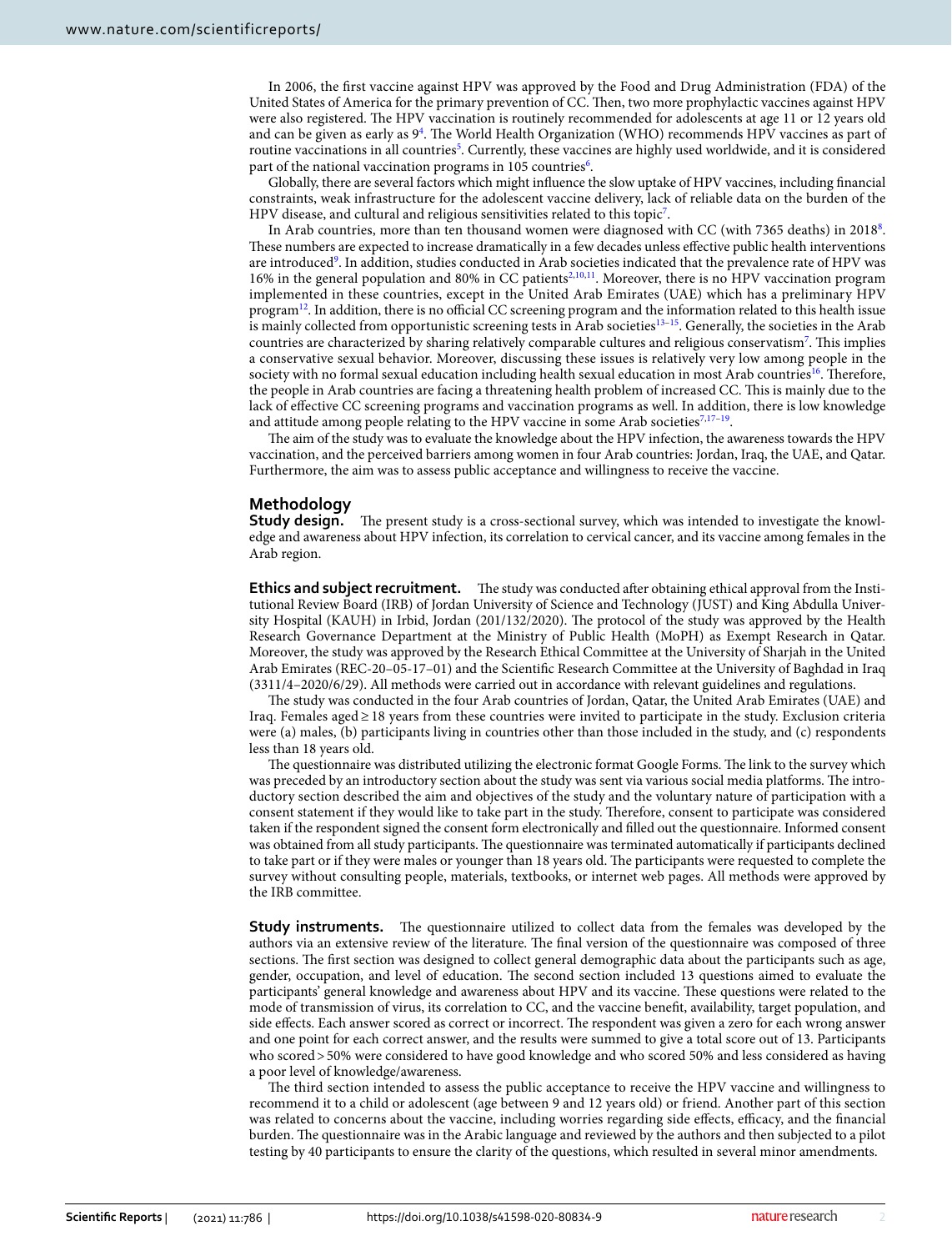**Statistical analysis.** Sample size calculation. The target sample size was estimated based on the Raosoft software sample size calculator for the minimal sample size needed for an unlimited population size using a confidence interval of 95%, a standard deviation of 0.5, and a margin of error of 5%. The required sample size was 385 participants from each study population.

Statistical analysis. Data were analyzed using the Statistical Package for the Social Sciences (SPSS) version 22. Respondents' demographic characteristics were described using descriptive statistics. Differences between categorical data were detected using a chi-square test. Continuous data was reported as median (interquartile range; IQR) for non-normally distributed variables. The relationship between the knowledge score and the independent categorical variables was determined using the Mann–Whitney U test for binomial variables and the Kruskal–Wallis test for multinomial variables. Variables that were significantly associated with the knowledge score were included in the multiple linear regression analysis after log transformation of the knowledge score. A statistical significant difference was considered if the p-value was less than 0.05.

Excluding careless responses. To exclude careless answers, we added a question at the end of the questionnaire if participants would recommend including their response in the analysis. This approach was utilized, as suggested by Maede et al., as a Self-Reported Single Item (SRSI) Indicator<sup>[20](#page-6-17)</sup>.

#### **Results**

Participants' characteristics. A total of 3658 individuals participated in the study, of which 854 were excluded from the analysis (19 declined to take part, 235 reported careless responses, 167 were males, 49 were less than 18 years old, and 384 were from countries other than those included in the study). Thus, in the present analysis, we analyzed a total of 2804 responses of which 1216 were from Jordan, 397 were from Qatar, 606 from the UAE, and 585 from Iraq. Around one third of participants (n = 1007, 35.9%) were aged between 18 and 25 years. The largest proportion of the participating females were unemployed ( $n = 1363$ ,  $48.6\%$ ). About half of the participating females (n = 1419, 50.6%) were studying non-medical sciences. General demographic data of the included participants are presented in Table [1](#page-3-0).

**Participants' knowledge and awareness about HPV and the vaccine.** Knowledge and awareness about HPV and its vaccine were measured using 13 questions with one point for each question. The overall median knowledge score was [2](#page-4-0) (IQR = 5) in the whole population. Table  $\overline{2}$  displays the proportion of females who answered questions correctly related to HPV and its vaccine.

The percentages of participants who were aware that the HPV infection will not go away on its own without treatment and that the infection causes CC were 35.2% and 43.8%, respectively. Additionally, 26.9% of participants knew that the HPV infection is a sexually transmitted disease. About a quarter of participants (25.6%) were aware that the vaccine does not protect against all types of CC. Only 21.3% of participants were aware that HPV causes some side effects such as headache and nausea, and 20.3% knew that the HPV vaccine can prevent CC and decrease the chance of having changes in the Pap smear test. Moreover, the proportion of participants who were aware that the target population for vaccination is both males and females and that taking the vaccine will not infect the recipient were 20.7% and 23.6%, respectively.

The lowest median score was  $1.0$  (IQR = 4) for participants from Qatar while the highest median score was 3.0 (IQR = 5) for participants from the UAE.

The results of the univariate analysis are presented in the supplementary material (Supplementary Table 1), where all the 10 tested predictors were found significant. One of the significant factors (i.e., marital status: single) was removed from the multivariate analysis due to multicollinearity with the age ≤ 25 (correlation coefficient = 0.706). Therefore, only nine variables were subjected to the multivariate linear regression analysis and results showed that only six predictors were significant. Results of the multivariate regression analysis are por-trayed in Table [3](#page-4-1). The coefficient of determination  $(R^2)$  for the current model was 0.165, which is 16.5% of the variance.

The multiple linear regression analysis identified the following groups to be more aware about HPV and its vaccine: (a) young participants ≤ 25 years old, (b) participants from the UAE, (c) participants who have a postgraduate degree, (d) participants with education related to the medical field, (e) participants with a career related to the medical field, and (f) participants who had a Pap smear in the last three years.

**Acceptance and concerns about HPV vaccine.** Among all participants, only 3.0% (n = 84) reported that they had received the HPV vaccine. Moreover, 43.2% of participants reported that they are willing to receive the vaccine while 52.6% reported that they cannot decide whether they are willing to get the vaccine or not according to the information they have. Only 7.4% would recommend the HPV vaccine for a child or adolescent and 29.0% would recommend it for a friend or relative. Detailed responses are presented in Table [4](#page-5-0).

Figure [1](#page-5-1) illustrates the concerns about the HPV vaccination as described by participants with inadequate information (65.9%) being the main concern followed by side effects (46.5%) and the high cost of the vaccine (19.3%).

#### **Discussion**

The current study investigated the level of knowledge and awareness about HPV and its vaccine among women living in four Arabic countries: Jordan, Qatar, the UAE, and Iraq. Collectively, the present findings suggested relatively poor awareness and knowledge of the participants about HPV and its vaccine in the four Arab communities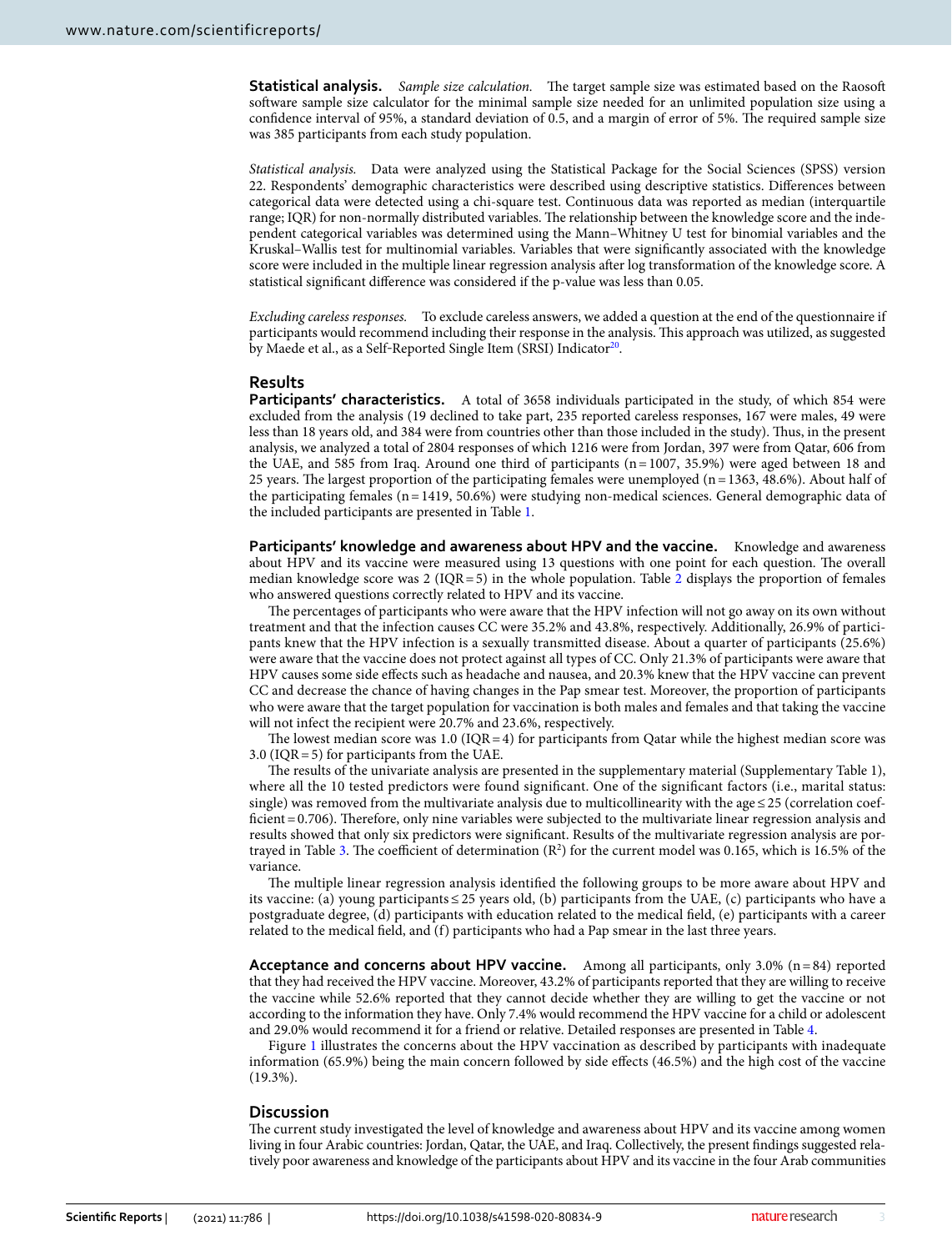|                                        | Overall $(n=2804)$ | Jordan $(n=1216)$ | Qatar $(n=397)$ | $UAE (n = 606)$ | Iraq $(n=585)$ |  |  |  |
|----------------------------------------|--------------------|-------------------|-----------------|-----------------|----------------|--|--|--|
| Age (years)                            |                    |                   |                 |                 |                |  |  |  |
| $18 - 25$                              | 1007 (35.9)        | 369 (30.4)        | 137 (34.5)      | 229 (37.8)      | 273 (46.7)     |  |  |  |
| $26 - 35$                              | 843 (30.1)         | 399 (32.8)        | 150(37.8)       | 159 (26.2)      | 135(23.1)      |  |  |  |
| $36 - 45$                              | 660 (23.5)         | 303 (24.9)        | 76 (19.1)       | 164(27.1)       | 116(19.8)      |  |  |  |
| $46 - 55$                              | 229(8.2)           | 113(9.3)          | 26(6.6)         | 41(6.8)         | 49 (8.4)       |  |  |  |
| $\geq 56$                              | 65(2.3)            | 32(2.6)           | 8(2.0)          | 13(2.2)         | 12(2.1)        |  |  |  |
| Occupation                             |                    |                   |                 |                 |                |  |  |  |
| Not employed                           | 1363 (48.6)        | 546 (44.9)        | 198 (49.9)      | 398 (65.7)      | 221 (37.8)     |  |  |  |
| Work related to Health sector          | 655 (23.4)         | 336 (27.6)        | 55 (13.9)       | 88 (14.5)       | 176(30.1)      |  |  |  |
| Work not related to Health field       | 786 (28.0)         | 334 (27.5)        | 144 (36.3)      | 120(19.8)       | 188(32.1)      |  |  |  |
| <b>Educational level</b>               |                    |                   |                 |                 |                |  |  |  |
| Secondary school or less               | 251(9.0)           | 86(7.1)           | 50 (12.5)       | 63 (10.4)       | 51(8.7)        |  |  |  |
| Undergraduate study                    | 2068 (73.8)        | 916 (75.3)        | 311 (78.3)      | 495 (81.7)      | 347 (59.3)     |  |  |  |
| Postgraduate study                     | 485 (17.3)         | 214 (17.6)        | 36(9.1)         | 48 (7.9)        | 187(32.0)      |  |  |  |
| Educational field*                     |                    |                   |                 |                 |                |  |  |  |
| Education related to medical field     | 1134 (40.4)        | 520 (42.8)        | 69 (17.4)       | 317 (52.3)      | 320 (54.7)     |  |  |  |
| Education not related to medical field | 1419 (50.6)        | 610(50.2)         | 278 (70.0)      | 226 (37.3)      | 214 (36.6)     |  |  |  |
| Marital status                         |                    |                   |                 |                 |                |  |  |  |
| Single                                 | 1216 (43.4)        | 494 (40.6)        | 146 (36.8)      | 233 (38.4)      | 343 (58.6)     |  |  |  |
| Married                                | 1489 (53.1)        | 672 (55.3)        | 237(59.7)       | 355 (58.6)      | 225(38.5)      |  |  |  |
| Divorced/widow                         | 99 (3.5)           | 50(4.1)           | 14(3.5)         | 18(3.0)         | 17(2.9)        |  |  |  |
| Living place                           |                    |                   |                 |                 |                |  |  |  |
| Urban                                  | 2627 (93.7)        | 1067(38.1)        | 387 (97.5)      | 604 (99.7)      | 569 (97.3)     |  |  |  |
| Rural                                  | 177(6.3)           | 149(5.3)          | 10(2.5)         | 2(0.3)          | 16(2.7)        |  |  |  |
| Family income (\$)                     |                    |                   |                 |                 |                |  |  |  |
| < 700                                  | 591 (21.1)         | 335 (27.6)        | 34(8.6)         | 69 (11.4)       | 154(26.3)      |  |  |  |
| 700-1400                               | 1112 (39.7)        | 499 (41.0)        | 137(34.5)       | 204 (33.7)      | 272 (46.5)     |  |  |  |
| >1400                                  | 1100 (39.2)        | 382 (31.4)        | 226 (56.9)      | 333 (55.0)      | 159 (27.2)     |  |  |  |
| Pap smear in the last 3 years          |                    |                   |                 |                 |                |  |  |  |
| Yes                                    | 527 (18.8)         | 208 (17.1)        | 76 (19.1)       | 200 (33.0)      | 43 (7.4)       |  |  |  |
| Never                                  | 2158 (77.0)        | 972 (79.9)        | 296 (74.6)      | 365 (60.2)      | 525 (89.7)     |  |  |  |
| Yes, more than 3 years ago             | 119(4.2)           | 36(3.0)           | 25(6.3)         | 41(6.8)         | 17(2.9)        |  |  |  |
| Know someone with cervical cancer      |                    |                   |                 |                 |                |  |  |  |
| Yes                                    | 243(8.7)           | 98 (8.1)          | 29(7.3)         | 52(8.6)         | 64 (10.9)      |  |  |  |
| No                                     | 2561 (91.3)        | 1118 (91.1)       | 368 (92.7)      | 554 (91.4)      | 554 (91.4)     |  |  |  |

<span id="page-3-0"></span>Table 1. Participants' demographic data (n = 2804). \*9% had educational level of secondary school or less.

with relatively better knowledge among participants from the UAE. This finding was expected considering the lack of public education campaigns regarding the HPV virus coupled with the absence of the HPV vaccination from the national immunization schedule in three of the participating countries (i.e., Jordan, Qatar, and Iraq).

The results regarding the awareness of the relation between the HPV infection and CC showed inadequate knowledge about CC epidemiology compared to other studies conducted on Arab and non-Arab communities $17,21,2$  $17,21,2$  $17,21,2$  $17,21,2$ .

Collectively, only 26.1% of sampled participants have heard about the vaccine. This percentage is lower than what has usually been found in European countries and based on some studies even that reported in other countries with Islamic majorities such as Turkey<sup>[23](#page-6-20)[,24](#page-6-21)</sup>. Interestingly, the Ortashi et al. study in 2013 reported that 22.0% of females in the UAE have heard about the vaccine, but our results showed a much higher percentage of 38.9% for the UAE population<sup>[25](#page-6-22)</sup>.

Oncoviruses can enable different carcinogenesis stages, with one such virus being the HPV. Although within two years of infection most HPV infections can be cleared or deactivated, high risk HPV types remain and can progress to  $CC^{26}$  $CC^{26}$  $CC^{26}$ . The DNA of high-risk HPV was found in 99.7% of CC specimen<sup>[27](#page-6-24)</sup>. Unfortunately, the present study results showed relatively low knowledge of this strong link between the HPV and CC among study participants, especially in Qatar. Furthermore, only about a quarter of the participants had heard about the HPV vaccine, which could explain the low knowledge of participants about its various aspects especially in its role to protect against CC. This is information that is quite important to communicate to the public, as it was reported that breast cancer, leukemia, and CC were the most common incident cancers in the Eastern Mediterranean Region<sup>[28](#page-7-0)</sup>.

4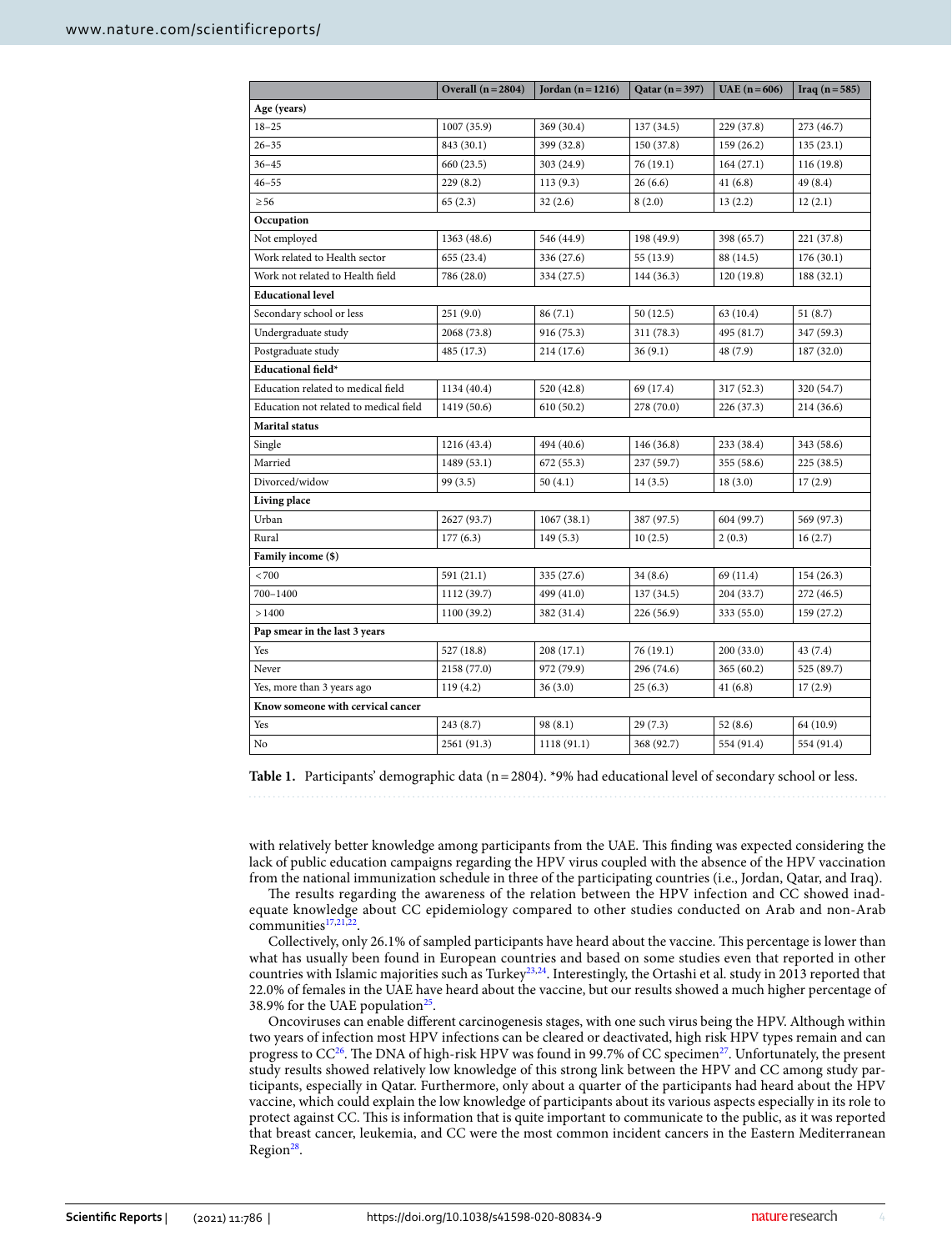|                                                                                                        | Correct answers $N(\%)$ |                   |                 |                 |                |  |  |
|--------------------------------------------------------------------------------------------------------|-------------------------|-------------------|-----------------|-----------------|----------------|--|--|
| Question                                                                                               | Overall $(n=2804)$      | Jordan $(n=1216)$ | Qatar $(n=397)$ | $UAE (n = 606)$ | Iraq $(n=585)$ |  |  |
| Knowledge about HPV                                                                                    |                         |                   |                 |                 |                |  |  |
| 1. HPV is a virus that is sexually transmitted <sup>1</sup>                                            | 753 (26.9)              | 304(25.0)         | 61(15.4)        | 186 (30.7)      | 202(34.5)      |  |  |
| 2. HPV will usually go away on its own without treatment <sup>1</sup>                                  | 987 (35.2)              | 412 (33.9)        | 98 (24.7)       | 255(42.1)       | 222(38.0)      |  |  |
| 3. HPV causes cervical cancer <sup>1</sup>                                                             | 1229(43.8)              | 533 (43.8)        | 113(28.5)       | 310 (51.2)      | 273 (46.7)     |  |  |
| Awareness about HPV vaccine                                                                            |                         |                   |                 |                 |                |  |  |
| 1. Have you ever heard about HPV vaccine? <sup>1</sup>                                                 | 733(26.1)               | 289(23.8)         | 74 (18.6)       | 241 (39.8)      | 129(22.1)      |  |  |
| 2. Does the HPV vaccine prevent cervical cancer? <sup>1</sup>                                          | 568(20.3)               | 245(20.2)         | 47(11.8)        | 163(26.9)       | 113 (19.3)     |  |  |
| 3. Does HPV vaccine protect against all types of Cervical Cancer? <sup>2</sup>                         | 717 (25.6)              | 303 (24.9)        | 75 (18.9)       | 163(26.9)       | 176(30.1)      |  |  |
| 4. Is HPV vaccine available in your country? <sup>1</sup>                                              | 407(14.5)               | 137(11.3)         | 40(10.1)        | 214 (35.3)      | 16(2.7)        |  |  |
| 5. Can the HPV vaccine cause side effects? <sup>1</sup>                                                | 598 (21.3)              | 268(22.0)         | 63 (15.9)       | 134(22.1)       | 133 (22.7)     |  |  |
| 6. Can the HPV vaccine cause HPV infection? <sup>2</sup>                                               | 662 (23.6)              | 285 (23.4)        | 63 (15.9)       | 172 (28.4)      | 142(24.3)      |  |  |
| 7. Does the HPV vaccine decrease the chance of having changes in the Pap smear<br>$test?$ <sup>1</sup> | 568 (20.3)              | 262(21.6)         | 47(11.8)        | 136 (22.4)      | 123(21.0)      |  |  |
| 8. Whom should be vaccinated with HPV vaccine? *                                                       | 579 (20.7)              | 245(20.2)         | 80(20.2)        | 99 (16.3)       | 155(26.5)      |  |  |
| 9. Do females need to be screened for HPV before vaccinated? <sup>2</sup>                              | 255(9.1)                | 99(8.1)           | 30(7.6)         | 76 (12.5)       | 50(8.6)        |  |  |
| 10. Can it be given to a woman having HPV infection? <sup>1</sup>                                      | 301(10.7)               | 111(9.1)          | 49 (12.3)       | 62(10.2)        | 79 (13.5)      |  |  |

<span id="page-4-0"></span>**Table 2.** Participant's knowledge about Human Papilloma Virus and awareness about vaccine (n = 2804). 1: Yes, 2: No,  $*$ : Males and females.

| Variable                                                              | <b>Unstandardized B</b> | <b>SE</b> | 95% CI           | P-value    |
|-----------------------------------------------------------------------|-------------------------|-----------|------------------|------------|
| Participants from UAE                                                 | 0.077                   | 0.017     | $0.044 - 0.109$  | $< 0.001*$ |
| Participants not from UAE (reference group)                           |                         |           |                  |            |
| Age $\leq$ 25 years                                                   | 0.062                   | 0.016     | $0.030 - 0.095$  | $< 0.001*$ |
| Age > 25 years (reference group)                                      |                         |           |                  |            |
| Career related to medical field                                       | 0.077                   | 0.017     | $0.043 - 0.111$  | $< 0.001*$ |
| Not employed or career not related to medical field (reference group) |                         |           |                  |            |
| Postgraduate study                                                    | 0.073                   | 0.018     | $0.037 - 0.109$  | $< 0.001*$ |
| Undergraduate study or less (reference group)                         |                         |           |                  |            |
| Education related to medical field                                    | 0.178                   | 0.017     | $0.145 - 0.211$  | $< 0.001*$ |
| Education not related to medical field (reference group)              |                         |           |                  |            |
| Income > 1400\$                                                       | 0.028                   | 0.014     | $0.000 - 0.055$  | 0.050      |
| Income $\leq$ 1400\$ (reference group)                                |                         |           |                  |            |
| Know someone with Cervical Cancer                                     | $-0.006$                | 0.022     | $-0.050 - 0.037$ | 0.782      |
| Do not Know someone with Cervical Cancer (reference group)            |                         |           |                  |            |
| Living Place (Urban)                                                  |                         | 0.028     | $-0.039 - 0.070$ | 0.575      |
| Living in rural Place (reference group)                               | 0.016                   |           |                  |            |
| Had pap smear in the last 3 years                                     |                         | 0.019     | $0.053 - 0.127$  |            |
| Had pap smear > 3 years or never had pap smear (reference group)      | 0.090                   |           |                  | $< 0.001*$ |

<span id="page-4-1"></span>**Table 3.** Multiple linear regression analysis for variables associated with knowledge and awareness score about HPV and its vaccine ( $n = 2804$ ). UAE: United Arab Emirates. \*p-value < 0.05.

It was previously reported that being employed in the medical field was associated with higher knowledge and awareness about the HPV and its vaccine<sup>[17](#page-6-15)</sup>. A result that was noted in the current study. We also found higher knowledge and awareness about the HPV and its vaccine among students in the medical field. Furthermore, younger age was associated with higher knowledge and awareness regarding HPV and its vaccine. A possible explanation is that the peak incidence of HPV is 25 years and that the vaccine is recommended to be taken rou-tinely for ages 11-26 although it can be given to selected adults between 27 and 45 years old<sup>[29](#page-7-1)[,30](#page-7-2)</sup>.

Despite the relatively poor overall detected knowledge regarding the HPV and its vaccine, almost half of women who responded to this survey reported their willingness to receive the vaccine, but a smaller proportion reported recommending it to a friend or a child. Refraining from recommending the vaccine to children can be understood considering the fragility of this population coupled with the low detected level of knowledge regarding the vaccine. The willingness of women to take the HPV vaccine despite their poor knowledge about it has also been reported by other researchers in both Arab and other countries<sup>[31](#page-7-3)-34</sup>.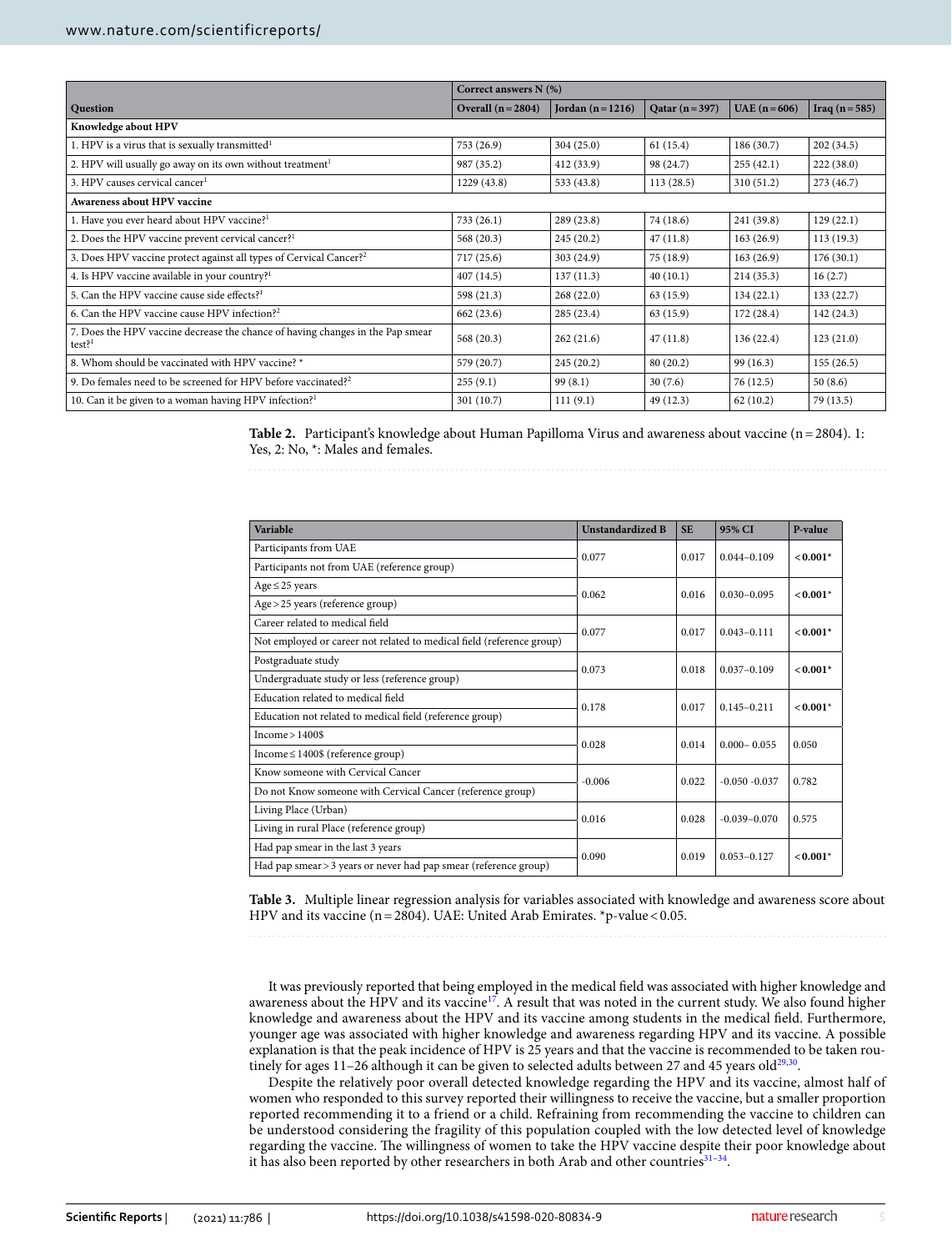|                                                                                                | N(%)               |                   |                 |                 |                |  |  |  |
|------------------------------------------------------------------------------------------------|--------------------|-------------------|-----------------|-----------------|----------------|--|--|--|
| Question                                                                                       | Overall $(n=2804)$ | Jordan $(n=1216)$ | Qatar $(n=397)$ | $UAE (n = 606)$ | Iraq $(n=585)$ |  |  |  |
| 1. Are you willing to receive the HPV vaccine which can protect against HPV infection?         |                    |                   |                 |                 |                |  |  |  |
| Yes                                                                                            | 1211 (43.2)        | 511 (42.0)        | 141 (35.5)      | 291 (48.0)      | 268(45.8)      |  |  |  |
| N <sub>0</sub>                                                                                 | 118(4.2)           | 50(4.1)           | 11(2.7)         | 27(4.5)         | 30(5.1)        |  |  |  |
| Cannot decide according to my informa-<br>tion                                                 | 1475 (52.6)        | 655(53.9)         | 245(61.7)       | 288 (47.5)      | 287(49.1)      |  |  |  |
| 2. Would you recommend the HPV vaccine for a child or adolescent (age between 9-12 years old)? |                    |                   |                 |                 |                |  |  |  |
| Yes                                                                                            | 208(7.4)           | 86(7.1)           | 15(3.8)         | 57 (9.4)        | 50(8.5)        |  |  |  |
| N <sub>0</sub>                                                                                 | 727 (25.9)         | 256(21.1)         | 117(29.5)       | 188(31.0)       | 166(28.4)      |  |  |  |
| Cannot decide according to my informa-<br>tion                                                 | 1869 (66.7)        | 874 (71.9)        | 265(66.8)       | 361(59.6)       | 369(63.1)      |  |  |  |
| 3. Would you recommend the HPV vaccine for a friend or relative?                               |                    |                   |                 |                 |                |  |  |  |
| Yes                                                                                            | 812 (29.0)         | 317(26.1)         | 79 (19.9)       | 214(35.3)       | 202(34.5)      |  |  |  |
| N <sub>o</sub>                                                                                 | 104(3.7)           | 32(2.6)           | 17(4.3)         | 26(4.3)         | 29(5.0)        |  |  |  |
| Cannot decide according to my informa-<br>tion                                                 | 1888 (67.3)        | 867 (71.3)        | 301(75.8)       | 366(60.4)       | 354(60.5)      |  |  |  |

<span id="page-5-0"></span>Table 4. Participant's acceptance of Human Papilloma Virus vaccine (n = 2804).



<span id="page-5-1"></span>Figure 1. Participants concerns about receiving or recommending HPV vaccine (n = 2804).

In the present study, more than half of the respondents from all participating countries reported inadequate information about CC and the HPV vaccine which was the main concern about receiving or recommending the HPV vaccine. The other main concern was about the side effects which was a similar finding to a study on public from another Arab community in Bahrain<sup>[17](#page-6-15)</sup>. Therefore, it is recommended that a national HPV awareness campaign should be stratified in Arab countries to gap the knowledge about the HPV vaccine.

To the best of our knowledge, this is the first and largest cross-sectional study (involving 2804 participants) in the Middle East that explored knowledge about the HPV infection, its correlation to CC, and awareness about the HPV vaccine. The large sample size improved the generalizability of these findings.

Limitations of the present study include the inability to calculate the response rate as the survey was distributed electronically, the possibility of selection bias due to the online nature of the survey, and the possibility of careless responses. Consequently, we may have missed some of the targeted population. However, we tried to overcome this by distributing the survey among four different populations and widely used social media. In the present study, the detected careless responses based on self-reported single item was 6.4% of the total received responses. This was higher than previous research studies (2.8%) by our group[35](#page-7-5). Despite this measure, the elimination of careless responses cannot be completely assured.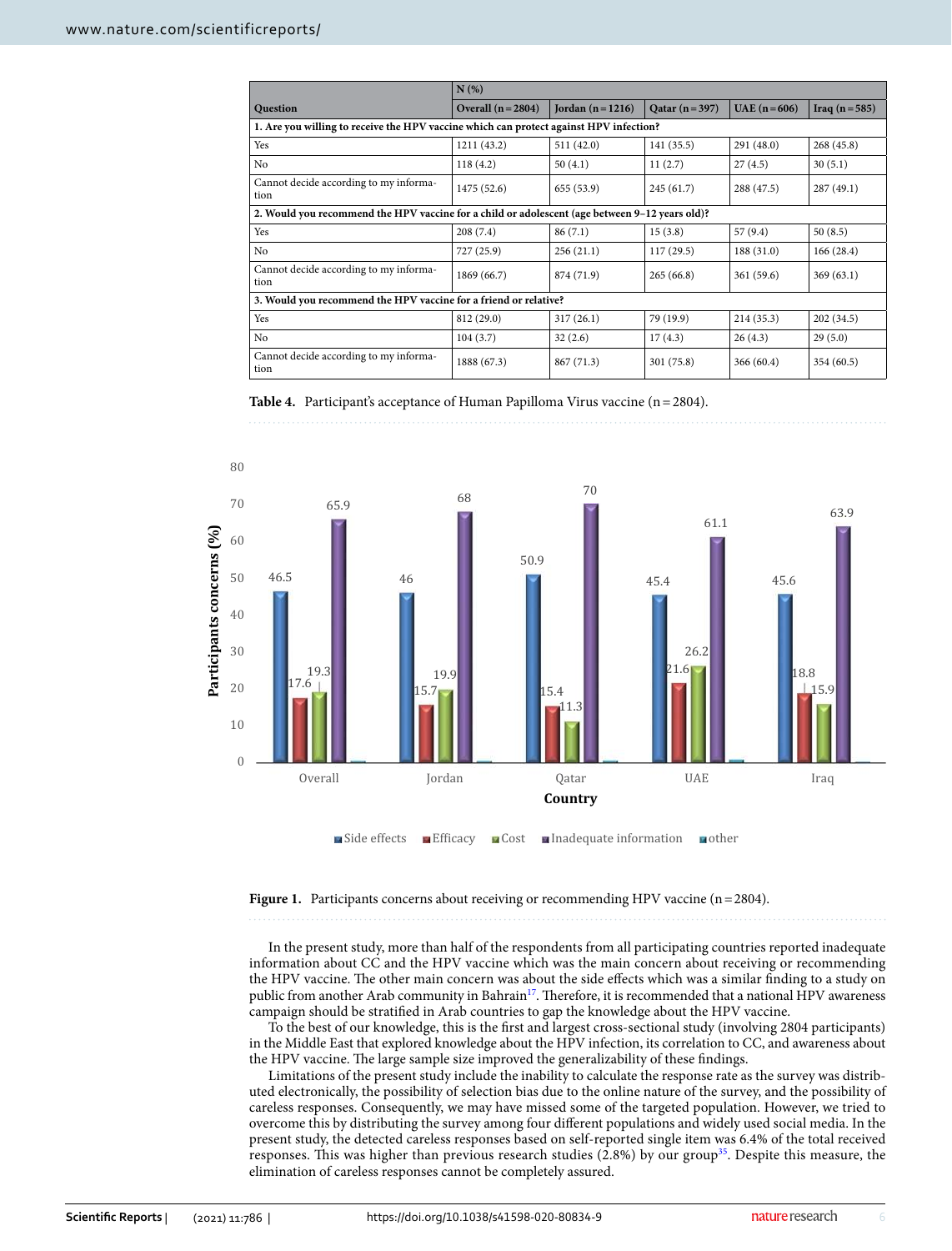#### **Conclusion**

There is limited knowledge and awareness about the HPV infection, its correlation to cervical cancer, and the HPV vaccine in Arab communities. Predominance for the willingness to take the HPV vaccine was also accompanied with concerns regarding inadequate knowledge about it.

Participants who are younger (18–25 years old), have postgraduate study, have an education or career related to the medical field, and had a Pap smear in the last three years tend to have higher knowledge and awareness about the HPV vaccine compared to others.

**Suggestions and recommendations.** The results of this study reveal an insufficient level of knowledge about CC and the HPV vaccine; therefore, we recommend that there is an actual need to provide national educational campaigns about the HPV vaccine to the public among all Arab communities. We have highlighted some important gaps in information about the HPV infection and its vaccine, which can be addressed in the future.

#### **Data availability**

The data that supported the results of this study are obtainable from the corresponding author upon reasonable request.

Received: 23 September 2020; Accepted: 18 December 2020 Published online: 12 January 2021

#### **References**

- <span id="page-6-0"></span>1. Cervical Cancer: An NCD We Can Overcome. World Health Organization https://www.who.int/dg/speeches/detail/cervical-cance r-an-ncd-we-can-overcome (2018).
- <span id="page-6-1"></span> 2. Bruni, L., Albero, G., Serrano, B., Mena, M., Gómez, D., Muñoz, J., Bosch, F. X., de Sanjosé, S. ICO/IARC Information Centre on HPV and Cancer (HPV Information Centre). Human Papillomavirus and Related Diseases in the World. HPV Information Center, Summary Report. https://www.hpvcentre.net/statistics/reports/XWX.pdf (2019).
- <span id="page-6-2"></span> 3. Arbyn, M. et al. Estimates of incidence and mortality of cervical cancer in 2018: a worldwide analysis. Lancet Glob. Health **8**, e191- 203 (2019).
- <span id="page-6-3"></span>4. National Cancer Institution. Human Papillomavirus (HPV) Vaccines. National Institutes of Health. https://www.cancer.gov/about cancer/causes-prevention/risk/infectious-agents/hpv-vaccine-fact-sheet (2019)
- <span id="page-6-4"></span> 5. Mondiale de la Santé, Organisation, & World Health Organization. Human papillomavirus vaccines: WHO position paper, May 2017. Wkly. Epidemiol. Rec. **92**, 241–268 (2017).
- <span id="page-6-5"></span> 6. Vaccine in National Immunization Programme Update, Immunization, Vaccines and Biologicals Database. World Health Organization. http://www.who.int/entity/immunization/monitoring\_surveillance/VaccineIntroStatus.pptx (2020).
- <span id="page-6-6"></span> 7. Gamaoun, R. Knowledge, awareness and acceptability of anti-HPV vaccine in the Arab states of the Middle East and North Africa Region: a systematic review. EMHJ **24**, 538–548 (2018).
- <span id="page-6-7"></span>8. Cervix Uteri. The Global Cancer observatory. International Agency for Research on Cancer. World Health Organization. https:// gco.iarc.fr/today/data/factsheets/cancers/23-Cervix-uteri-fact-sheet.pdf (2019)
- <span id="page-6-8"></span> 9. Accelerating Cervical Cancer Elimination Report by the Director-General Cervical Cancer: A Global Public Health Priority. World Health Organization. https://apps.who.int/gb/ebwha/pdf\_files/EB144/B144\_28-en.pdf (2018).
- <span id="page-6-9"></span> 10. Seoud, M., Seoud, K., Lindely, S. & Anis, S. Human papilloma virus (HPV): Burden of the disease in cervical cancer in the Extended Middle East and North Africa (EMENA). A comprehensive review. J. Clin. Oncol. **27**, e16577–e16577 (2009).
- <span id="page-6-10"></span> 11. Obeid, D., Almatrrouk, S., Alfageeh, M., Al-Ahdal, M. & Alhamlan, F. Human papillomavirus epidemiology in populations with normal or abnormal cervical cytology or cervical cancer in the Middle East and North Africa: a systematic review and metaanalysis. J. Infect. Public Health **13**, 1304–1320 (2020).
- <span id="page-6-11"></span> 12. United Arab Emirates, Human Papillomavirus and Related Cancers, Fact Sheet. ICO/IARC Information Centre on HPV and Cancer, https://hpvcentre.net/statistics/reports/ARE\_FS.pdf (2018).
- <span id="page-6-12"></span> 13. Obeidat, B., Amarin, Z. & Alzaghal, L. Awareness, practice and attitude to cervical Papanicolaou smear among female health care workers in Jordan. Eur. J. Cancer Care **21**, 372–376 (2012).
- 14. Amarin, Z., Badria, L. & Obeidat, B. Attitudes and beliefs about cervical smear testing in ever-married Jordanian women. East Mediterr. Health J. **14**, 389–397 (2008).
- <span id="page-6-13"></span>15. Sancho-Garnier, H. et al. Overview of cervical cancer screening practices in the extended Middle East and North Africa Countries. Vaccine **31**, G51–G57 (2013).
- <span id="page-6-14"></span> 16. Alomair, N., Alageel, S., Davies, N. & Bailey, J. Factors influencing sexual and reproductive health of Muslim women: a systematic review. Reprod. Health. **17**, 1–15 (2020).
- <span id="page-6-15"></span>17. Husain, Y. et al. Knowledge towards human papilloma virus (HPV) infection and attitude towards its vaccine in the Kingdom of Bahrain: cross-sectional study. BMJ Open 9, e031017. https://doi.org/10.1136/bmjopen-2019-031017 (2019).
- 18. Al-Shaikh, G. et al. Knowledge of Saudi female university students regarding cervical cancer and acceptance of the human papilloma virus vaccine. Saudi Med. J. **35**, 1223–1230 (2014).
- <span id="page-6-16"></span> 19. Seoud, M., Jaafar, I., Ghanem, R. & Adra, A. Awareness, attitudes, practices and continuation of HPV vaccines in Lebanon. Obstet. Gynecol. **131**, 196S. [https ://doi.org/10.1097/01.AOG.00005 33257 .12358 .35](https://doi.org/10.1097/01.AOG.0000533257.12358.35) (2018).
- <span id="page-6-17"></span>20. Meade, A. & Craig, S. Identifying careless responses in survey data. Psychol. Methods **17**, 437 (2012).
- <span id="page-6-18"></span> 21. Steben, M. et al. A National Survey of Canadian Adults on HPV: knowledge, attitudes, and barriers to the HPV vaccine. J. Obstet. Gynaecol. Can. **41**, 1125–1133 (2019).
- <span id="page-6-19"></span> 22 Riaz, L., Manazir, S., Jawed, F., Ali, S. A. & Riaz, R. Knowledge, perception, and prevention practices related to human papillomavirus-based cervical cancer and its socioeconomic correlates among women in Karachi, Pakistan. Cureus. **12**, e7183 (2020).
- <span id="page-6-20"></span>23. Trucchi, C. et al. Assessment of knowledge, attitudes, and propensity towards HPV vaccine of young adult students in Italy. Vaccine. **8**, 74 (2020).
- <span id="page-6-21"></span> 24. Cimke, V. S. & Borekci, G. The determination of the knowledge level and behavior of Turkish women from various occupations about human papillomavirus, cervical cancer, and pap smear test. J. Cancer Res. Ther. **15**, 1235 (2019).
- <span id="page-6-22"></span> 25. Ortashi, O., Raheel, H., Shalal, M. & Osman, N. Awareness and knowledge about human papillomavirus infection and vaccination among women in UAE. Asian Pac. J. Cancer Prev. **14**, 6077–6080 (2013).
- <span id="page-6-23"></span> 26. Chan, C. K., Aimagambetova, G., Ukybassova, T., Kongrtay, K. & Azizan, A. Human papillomavirus infection and cervical cancer: epidemiology, screening, and vaccination—review of current perspectives. J. Oncol. https://doi.org/10.1155/2019/3257939 (2019).
- <span id="page-6-24"></span> 27. Clifford, G. M., Smith, J. S., Plummer, M., Munoz, N. & Franceschi, S. Human papillomavirus types in invasive cervical cancer worldwide: a meta-analysis. Br. J. Cancer. **88**, 63–73 (2013).

7